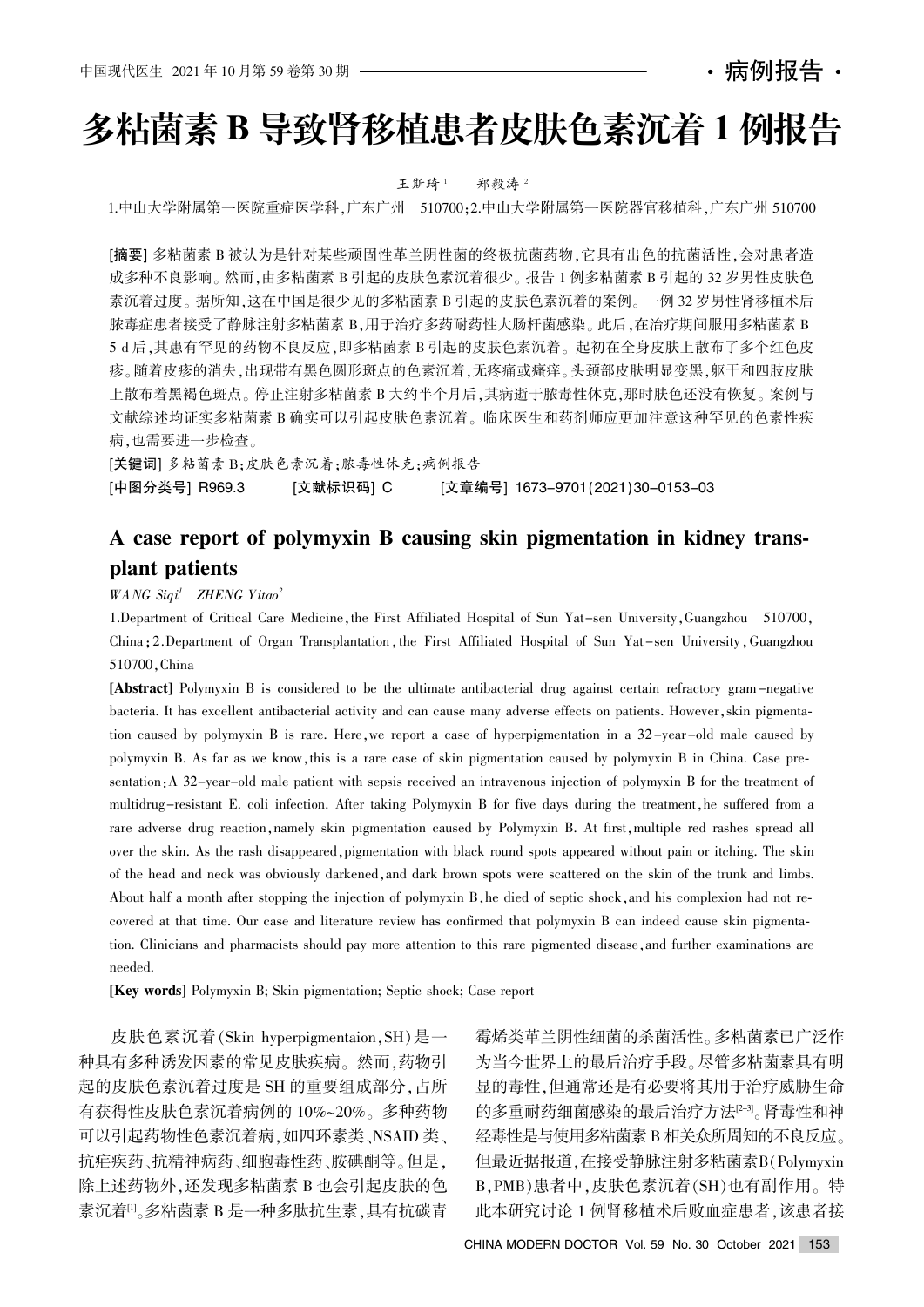受了静脉多粘菌素 B(PMB)的治疗,之后又发生了罕 见的药物不良反应(Adverse drug reaction, ADR)。而 日, 有必要进行进一步的研究其病因、病程和治疗方 法[4-6],现报道如下。

## 1 病例资料

患者,男,32岁,因"发现血清肌酐升高 2 年余, 血液透析 2 年"于 2019 年 12 月 13 日入院, 收治在中 山大学附属第一医院器官移植科。该患者于 2019 年 12 月 15 日进行肾脏移植手术, 手术进展顺利, 手术 后定期服用抗排斥药,术后一般情况尚可。然而,2020年 1月14日患者突然出现发烧,最高体温 39.2℃,查胸 部 CT 扫描显示, 肺部炎症和双侧胸腔积液; 当时, 考 虑到因心力衰竭引起的肺水肿感染。该患者因呼吸困 难加重,血氧饱和度明显下降,于1月22日转入重症 监护病房(Intensive care unit, ICU)。转移至 ICU 后, 给予吸氧、抗感染、CRRT,给予吸痰、支气管镜检查等 对症支持治疗;该患者转入后实验室检查的炎症指标 较高: 过敏性 C 反应蛋白 46.0 mg/L(0~3 mg/L)和降 钙素原 2.73 ng/mL(<0.50 ng/mL)。转入后的抗生素方 案为: 亚胺培南 0.5 g q8h +利奈唑胺 600 mg q12h+卡 泊芬净 50 mg qd: 患者于 1 月 23 日进行胸部和腹部 CT 扫描显示,考虑到巨细胞病毒性肺炎,双侧胸腔积 液伴多处渗出性病变,肺水肿和盆腔积液,发生双侧 肺炎。根据胸部 CT 扫描,与入院相比,双侧肺多发渗 出。从血液和痰液培养物中分离出铜绿假单胞菌和巨 细胞病毒。因此,为针对铜绿假单胞菌和巨细胞病毒 进行经验性抗生素治疗,于1月25日给予亚胺培南  $(0.5 \text{ g}, \frac{3}{9} \text{ m})$ 热内注射,每8 小时),并与利奈唑胺 $(600 \text{ g})$ mg q12 h)、卡泊芬净(50 mg qd)和替加环素(50 mg 静 脉内 q12 h)联合使用。此外, 1 月 25 日的微生物痰培 养标本显示,大量的多药耐药铜绿假单胞菌(Multipledrug resistant Pseudomonas aeruginosa, MDR-PA)和巨 细胞病毒增加,药敏结果示仅对替加环素、磺胺甲恶 唑(SMZ)和多粘菌素 B(PMB)敏感。 2020 年 1 月 26 日 该患者因呼吸衰竭,血氧低,予床边行气管插管术,并 接呼吸机辅助通气。同时,在1月26日,抗生素方案 加用了更昔洛韦抗病毒治疗,因此抗菌与抗病毒联合 治疗。但 3 d 后, 根据上述检查结果, 上级医师查看患 者后指示,于1月29日将亚胺培南更改为美罗培南 渊1 g袁 静脉内袁q.8 h冤袁 并加用了多粘菌素 B 渊50 mg袁iv drip, q12 h)抗感染治疗。然而, 5 d 后(2020年2月 3日),该患者在脸上和全身皮肤上出现很多散在的 红疹。7 d 后,皮疹逐渐消失,在 2 月 8 日(静脉注射 PMB 后 10 d), 观察到全身有黑色斑点的色素沉着,

在躯干和四肢的皮肤上,尤其是在小腹,右手和右脚 的皮肤上散布了更多的深褐色斑点,且患者头部和颈 部的皮肤也明显变黑。尽管出现这样的不良事件,但 考虑到患者存在严重的多重耐药铜绿假单胞菌(MDR-PA)感染, 还是继续使用多粘菌素 B 治疗, 直至 2 月 18 日 (静脉注射 PMB 后 20 d),才停止使用多粘菌素 B。 但是,在停药期间,患者的色素沉着没有明显改善和 减轻,患者也一直没有接受皮肤活检。因家属要求出 院,于3月5日被转移回当地医院。

患者于 3 月 5 日出院后,在出院后第 3 天对其进 行第1次随访,该患者亲属叙述,患者于 3 月 7 日因 脓毒性休克病逝。

### 2 讨论

多粘菌素是从不同种类的多粘类芽孢杆菌中分 离得到的多肽类抗生素。对多种革兰阴性菌均有良好 的抗菌活性。近几十年来,由于多重耐药细菌的大量 出现,多粘菌素再次受到临床医生的高度重视。甚至 被认为是对某些具有突出抗菌活性的难治性革兰阴 性菌的最终抗菌治疗药物,如大肠杆菌、铜绿假单胞 菌、鲍曼不动杆菌、碳青霉烯耐药肠杆菌等<sup>[7]</sup>。多粘菌 素最常见的药物不良反应是肾毒性、神经毒性和过敏 也是其他主要的药物不良反应(ADR)。多粘菌素 B 主 要通过肾脏途径排泄,因此,对于肌酐清除率较低的 患者(慢性肾病),需要根据计算肌酐清除率适当改变 剂量。如前所述,该患者曾注射使用了各种药物,但皮 肤过度色素沉着是开始使用多粘菌素 B 后明显出现 的情况。在治疗过程中观察患者出现头颈部皮肤暗沉, 证明这是因多粘菌素 B 治疗所导致的皮肤反应。事实 证明,多粘菌素 B(PMB)引起的皮肤色素沉着是 PMB 的显著副作用,这是一个不容忽视的事实 ${}^{\text{8-9}}$ 。

但必须指出的是,急性肾功能不全可能是导致多 粘菌素 B 引起色素沉着的重要因素之一。有研究显 示,60%的多粘菌素 B(PMB)随尿液原样排泄,与肾毒 性密切相关,其药物的清除半衰期随肾功能的降低而 增加<sup>[10]</sup>。 对于肾功能不全的患者, PMB 的使用剂量应 根据肌酐清除率而相应调整。该病例是肾移植术后, 但肾动脉彩超示,肾血管阻力指数高,血管流速欠佳; 该患者术后肌酐曾最高达 260 mmol/L,肌酐清除率为 25 mL/min;由此也可证明,肾功能不全的患者因肌 酐清除率下降,可能会导致 PMB 积累,因此血药浓度 会明显增加。尽管没有直接证据证明多粘菌素 B 引起 色素沉着是剂量依赖性药物不良反应,但体内药物浓 度水平较高很大可能是引起皮肤变黑的原因,而仍在 进一步研究中 $[11-12]$ 。